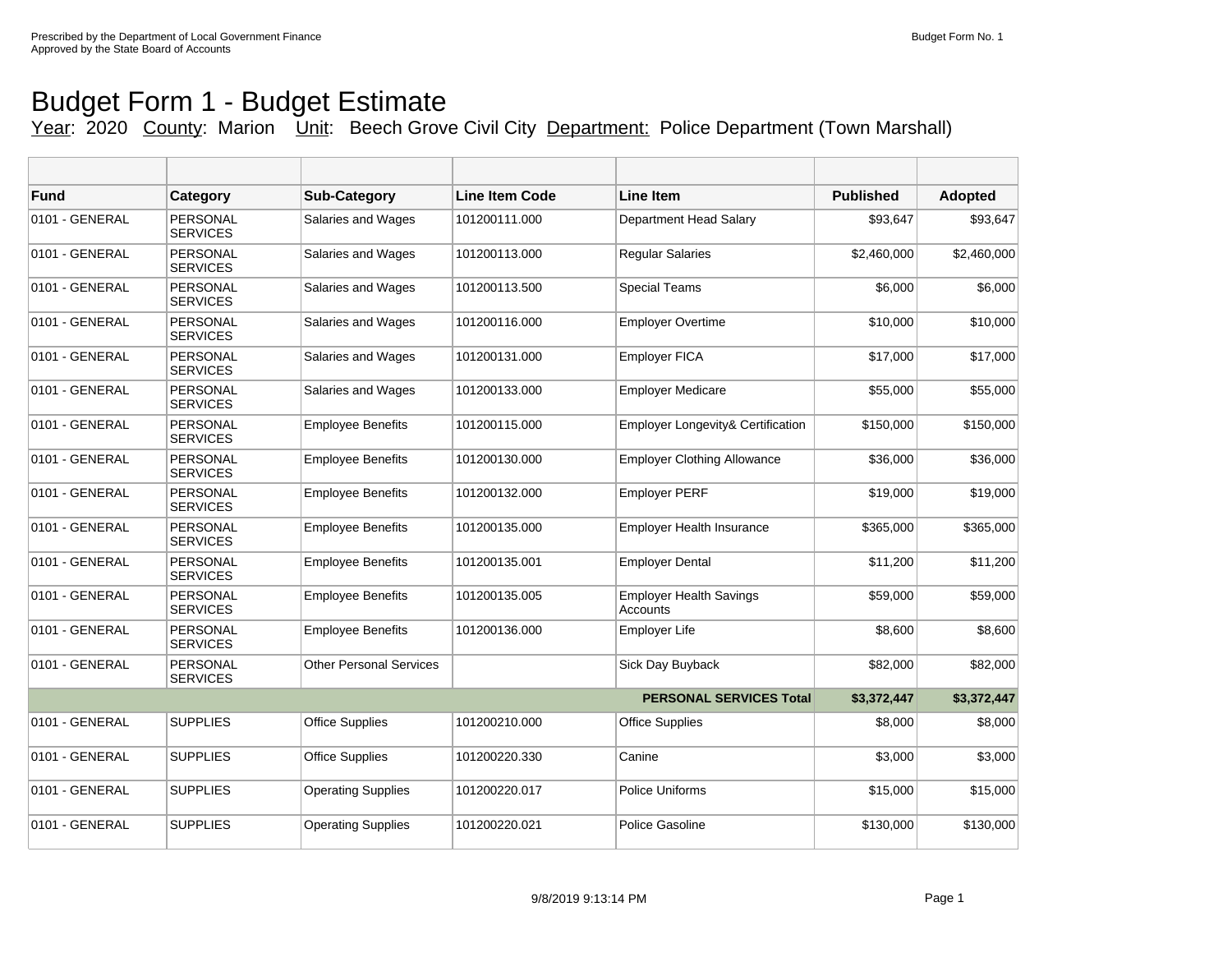| <b>Fund</b>          | Category                              | <b>Sub-Category</b>                       | <b>Line Item Code</b> | <b>Line Item</b>                  | <b>Published</b> | <b>Adopted</b> |
|----------------------|---------------------------------------|-------------------------------------------|-----------------------|-----------------------------------|------------------|----------------|
| 0101 - GENERAL       | <b>SUPPLIES</b>                       | <b>Repair and Maintenance</b><br>Supplies | 101200232.000         | <b>Building Material</b>          | \$16,000         | \$16,000       |
| 0101 - GENERAL       | <b>SUPPLIES</b>                       | <b>Other Supplies</b>                     | 101200220.310         | Janitorial Supplies               | \$4,000          | \$4,000        |
| 0101 - GENERAL       | <b>SUPPLIES</b>                       | Other Supplies                            | 101200230.005         | Promotions                        | \$1,000          | \$1,000        |
|                      |                                       |                                           |                       | <b>SUPPLIES Total</b>             | \$177,000        | \$177,000      |
| 0101 - GENERAL       | <b>SERVICES AND</b><br><b>CHARGES</b> | <b>Professional Services</b>              | 101200310.001         | <b>Professional Services</b>      | \$20,000         | \$20,000       |
| 0101 - GENERAL       | <b>SERVICES AND</b><br><b>CHARGES</b> | <b>Professional Services</b>              | 101200310.101         | <b>Information Services</b>       | \$2,500          | \$2,500        |
| 0101 - GENERAL       | <b>SERVICES AND</b><br><b>CHARGES</b> | <b>Professional Services</b>              | 101200330.032         | Physicals/Evaluations             | \$12,000         | \$12,000       |
| 0101 - GENERAL       | <b>SERVICES AND</b><br><b>CHARGES</b> | <b>Professional Services</b>              | 101200332.000         | Legal Notices                     | \$2,000          | \$2,000        |
| 0101 - GENERAL       | <b>SERVICES AND</b><br><b>CHARGES</b> | Communication and<br>Transportation       | 101200320.001         | <b>Travel Expenses</b>            | \$5,000          | \$5,000        |
| 0101 - GENERAL       | <b>SERVICES AND</b><br><b>CHARGES</b> | Communication and<br>Transportation       | 101200320.002         | Telephone/Air Cards               | \$17,000         | \$17,000       |
| 0101 - GENERAL       | <b>SERVICES AND</b><br><b>CHARGES</b> | Communication and<br>Transportation       | 101200322.000         | Postage                           | \$500            | \$500          |
| 0101 - GENERAL       | <b>SERVICES AND</b><br><b>CHARGES</b> | <b>Utility Services</b>                   | 101200351.000         | Electric                          | \$22,500         | \$22,500       |
| 0101 - GENERAL       | <b>SERVICES AND</b><br><b>CHARGES</b> | <b>Utility Services</b>                   | 101200352.000         | Gas/Heating                       | \$2,800          | \$2,800        |
| 0101 - GENERAL       | <b>SERVICES AND</b><br><b>CHARGES</b> | <b>Utility Services</b>                   | 101200354.000         | Water                             | \$2,000          | \$2,000        |
| 0101 - GENERAL       | <b>SERVICES AND</b><br><b>CHARGES</b> | <b>Utility Services</b>                   | 101200355.000         | Sewage                            | \$2,000          | \$2,000        |
| 0101 - GENERAL       | <b>SERVICES AND</b><br><b>CHARGES</b> | Repairs and Maintenance                   | 101200361.000         | Repairs & Maintenance             | \$80,000         | \$80,000       |
| 0101 - GENERAL       | <b>SERVICES AND</b><br><b>CHARGES</b> | Other Services and<br>Charges             | 101200310.022         | Google/Computer Misc.             | \$4,000          | \$4,000        |
| 0101 - GENERAL       | <b>SERVICES AND</b><br><b>CHARGES</b> | Other Services and<br>Charges             | 101200442.000         | Subscriptions                     | \$200            | \$200          |
|                      |                                       |                                           |                       | <b>SERVICES AND CHARGES Total</b> | \$172,500        | \$172,500      |
| 0101 - GENERAL       | <b>CAPITAL OUTLAYS</b>                | Land                                      |                       | Copier                            | \$1,800          | \$1,800        |
| 0101 - GENERAL       | <b>CAPITAL OUTLAYS</b>                | Land                                      |                       | Improvements                      | \$40,000         | \$40,000       |
|                      |                                       |                                           |                       | <b>CAPITAL OUTLAYS Total</b>      | \$41,800         | \$41,800       |
| 0101 - GENERAL Total |                                       |                                           |                       |                                   | \$3,763,747      | \$3,763,747    |